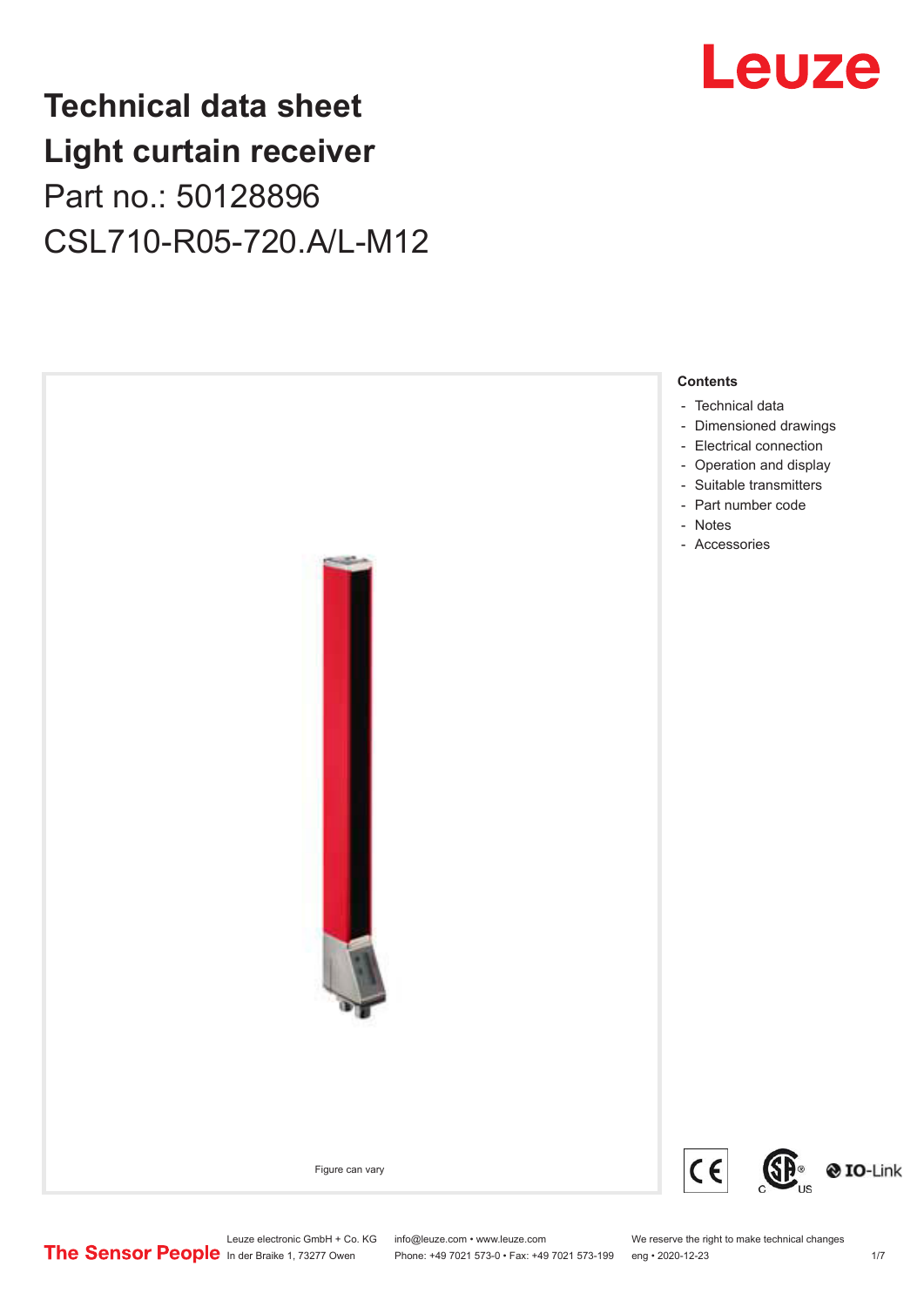## <span id="page-1-0"></span>**Technical data**

# Leuze

| <b>Basic data</b>                              |                                                                    |
|------------------------------------------------|--------------------------------------------------------------------|
| <b>Series</b>                                  | 710                                                                |
| <b>Operating principle</b>                     | Throughbeam principle                                              |
| Device type                                    | Receiver                                                           |
| <b>Contains</b>                                | 2x BT-NC sliding block                                             |
| <b>Application</b>                             | Precise object detection                                           |
| <b>Special version</b>                         |                                                                    |
| <b>Special version</b>                         | Crossed-beam scanning                                              |
|                                                | Diagonal-beam scanning                                             |
|                                                | Parallel-beam scanning                                             |
| <b>Optical data</b>                            |                                                                    |
| Operating range                                | Guaranteed operating range                                         |
| <b>Operating range</b>                         | 0.13.5m                                                            |
| <b>Operating range limit</b>                   | Typical operating range                                            |
| <b>Operating range limit</b>                   | 0.14.5m                                                            |
| <b>Measurement field length</b>                | 720 mm                                                             |
| <b>Number of beams</b>                         | 144 Piece(s)                                                       |
| Beam spacing                                   | 5 <sub>mm</sub>                                                    |
| Measurement data                               |                                                                    |
| Minimum object diameter                        | 10 mm                                                              |
| <b>Electrical data</b>                         |                                                                    |
| <b>Protective circuit</b>                      | Polarity reversal protection                                       |
|                                                | Short circuit protected                                            |
|                                                | Transient protection                                               |
|                                                |                                                                    |
| Performance data                               |                                                                    |
| Supply voltage $U_{B}$                         | 18  30 V, DC                                                       |
| <b>Residual ripple</b>                         | 0  15 %, From $U_{\rm B}$                                          |
| <b>Open-circuit current</b>                    | 0  215 mA, The specified values refer                              |
|                                                | to the entire package consisting of trans-<br>mitter and receiver. |
| Inputs/outputs selectable                      |                                                                    |
| Output current, max.                           | 100 mA                                                             |
| Input resistance                               | $6.000 \Omega$                                                     |
| Number of inputs/outputs selectable 4 Piece(s) |                                                                    |
| Voltage type, outputs                          | DC                                                                 |
| Switching voltage, outputs                     | Typ. $U_B / 0 V$                                                   |
| Voltage type, inputs                           | DC                                                                 |
| Switching voltage, inputs                      | high: $\geq 6V$                                                    |
|                                                | low: $\leq 4V$                                                     |
|                                                |                                                                    |
| Input/output 1                                 |                                                                    |
| Activation/disable delay                       | 01ms                                                               |
| <b>Timing</b>                                  |                                                                    |
| <b>Readiness delay</b>                         | 400 ms                                                             |
| <b>Cycle time</b>                              | 4.72 ms                                                            |
| Response time per beam                         | $30 \mu s$                                                         |
| <b>Interface</b>                               |                                                                    |
| Type                                           | IO-Link                                                            |
|                                                |                                                                    |

|  | <b>IO-Link</b>                         |                              |
|--|----------------------------------------|------------------------------|
|  | <b>COM</b> mode                        | COM <sub>2</sub>             |
|  |                                        | COM <sub>3</sub>             |
|  | <b>Specification</b>                   | V1.0.1                       |
|  |                                        | V1.1                         |
|  | Min. cycle time                        | $COM2 = 2.3$ ms              |
|  | <b>Service interface</b>               |                              |
|  | Type                                   | IO-Link                      |
|  |                                        |                              |
|  | <b>IO-Link</b>                         |                              |
|  | <b>Function</b>                        | Configuration via software   |
|  |                                        | Service                      |
|  |                                        |                              |
|  | Connection                             |                              |
|  | <b>Number of connections</b>           | 2 Piece(s)                   |
|  | <b>Plug outlet</b>                     | Axial                        |
|  |                                        |                              |
|  | <b>Connection 1</b><br><b>Function</b> | Configuration interface      |
|  |                                        |                              |
|  |                                        | Signal IN                    |
|  |                                        | Signal OUT                   |
|  |                                        | Voltage supply               |
|  | <b>Type of connection</b>              | Connector                    |
|  | <b>Thread size</b>                     | M <sub>12</sub>              |
|  | Type                                   | Male                         |
|  | <b>Material</b>                        | Metal                        |
|  | No. of pins                            | 8 -pin                       |
|  | Encoding                               | A-coded                      |
|  |                                        |                              |
|  | <b>Connection 2</b><br><b>Function</b> | Connection to transmitter    |
|  | Type of connection                     | Connector                    |
|  | <b>Thread size</b>                     | M12                          |
|  | Type                                   | Female                       |
|  | <b>Material</b>                        | Metal                        |
|  | No. of pins                            | 5-pin                        |
|  | Encoding                               | A-coded                      |
|  |                                        |                              |
|  | <b>Mechanical data</b>                 |                              |
|  | Design                                 | Cubic                        |
|  | Dimension (W x H x L)                  | 29 mm x 54.8 mm x 793 mm     |
|  | <b>Housing material</b>                | Metal                        |
|  | <b>Metal housing</b>                   | Aluminum                     |
|  | Lens cover material                    | Plastic / PMMA               |
|  | Net weight                             | 900 <sub>g</sub>             |
|  | <b>Housing color</b>                   | Red                          |
|  | Type of fastening                      | Groove mounting              |
|  |                                        | Via optional mounting device |
|  | <b>Operation and display</b>           |                              |
|  | Type of display                        | LED                          |
|  |                                        |                              |
|  |                                        | OLED display                 |
|  | <b>Number of LEDs</b>                  | 2 Piece(s)                   |
|  | Type of configuration                  | Software<br>Teach-in         |
|  |                                        | Membrane keyboard            |
|  | <b>Operational controls</b>            |                              |
|  |                                        |                              |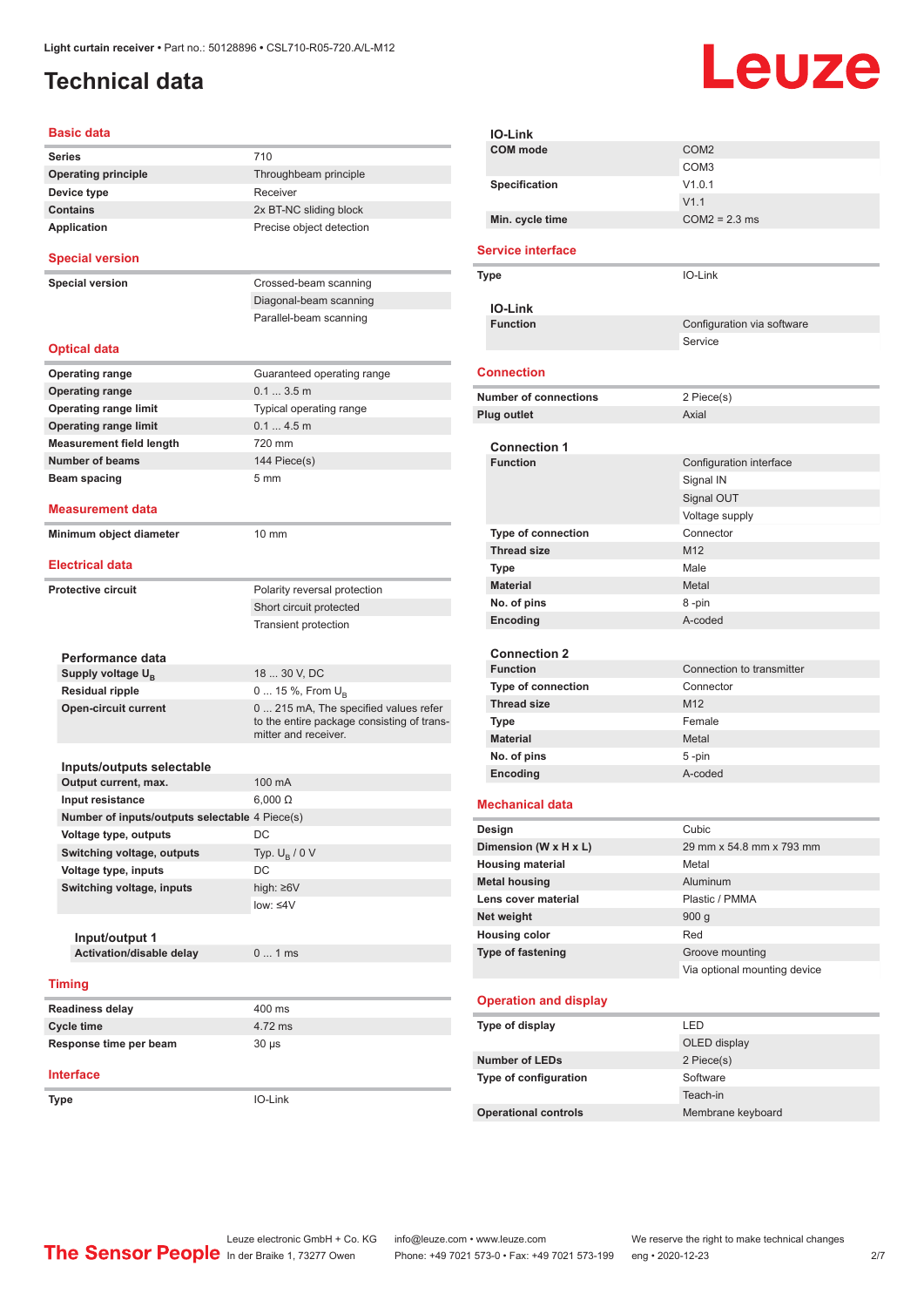## **Technical data**

## Leuze

#### **Environmental data**

| Ambient temperature, operation | $-30$ 60 °C    |  |
|--------------------------------|----------------|--|
| Ambient temperature, storage   | $-40$ 70 °C    |  |
| <b>Certifications</b>          |                |  |
| Degree of protection           | IP 65          |  |
| <b>Protection class</b>        | $\mathbf{III}$ |  |
| <b>Certifications</b>          | c CSA US       |  |
| <b>Standards applied</b>       | IEC 60947-5-2  |  |

#### **Classification**

| <b>Customs tariff number</b> | 90314990 |
|------------------------------|----------|
| eCl@ss 5.1.4                 | 27270910 |
| eCl@ss 8.0                   | 27270910 |
| eCl@ss 9.0                   | 27270910 |
| eCl@ss 10.0                  | 27270910 |
| eCl@ss 11.0                  | 27270910 |
| <b>ETIM 5.0</b>              | EC002549 |
| <b>ETIM 6.0</b>              | EC002549 |
| <b>ETIM 7.0</b>              | EC002549 |
|                              |          |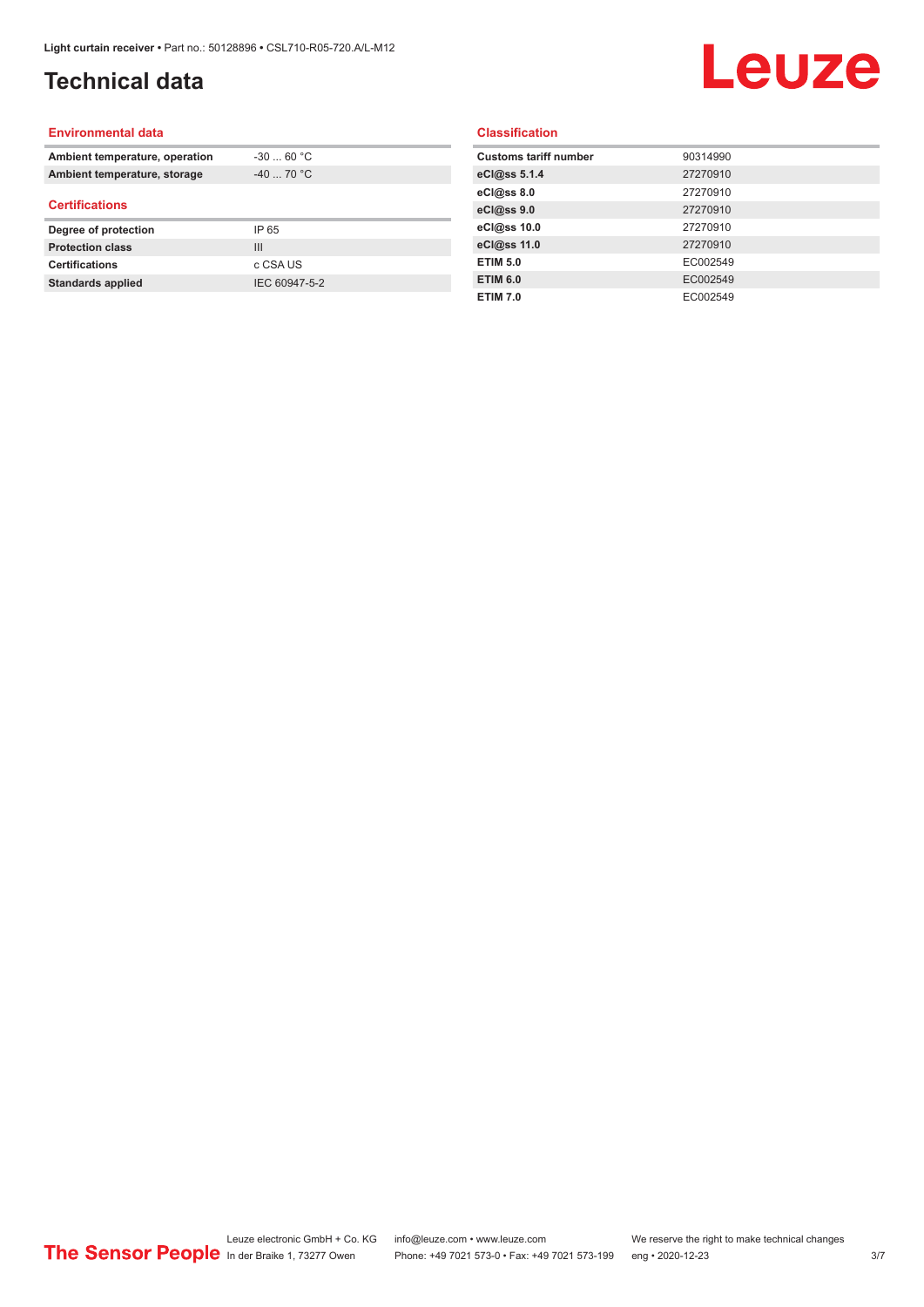### <span id="page-3-0"></span>**Dimensioned drawings**

All dimensions in millimeters



- A Beam spacing 5 mm
- B Measurement field length 720 mm
- F M6 thread
- G Fastening groove
- L Profile length 728 mm
- T Transmitter
- R Receiver
- Y





## **Leuze**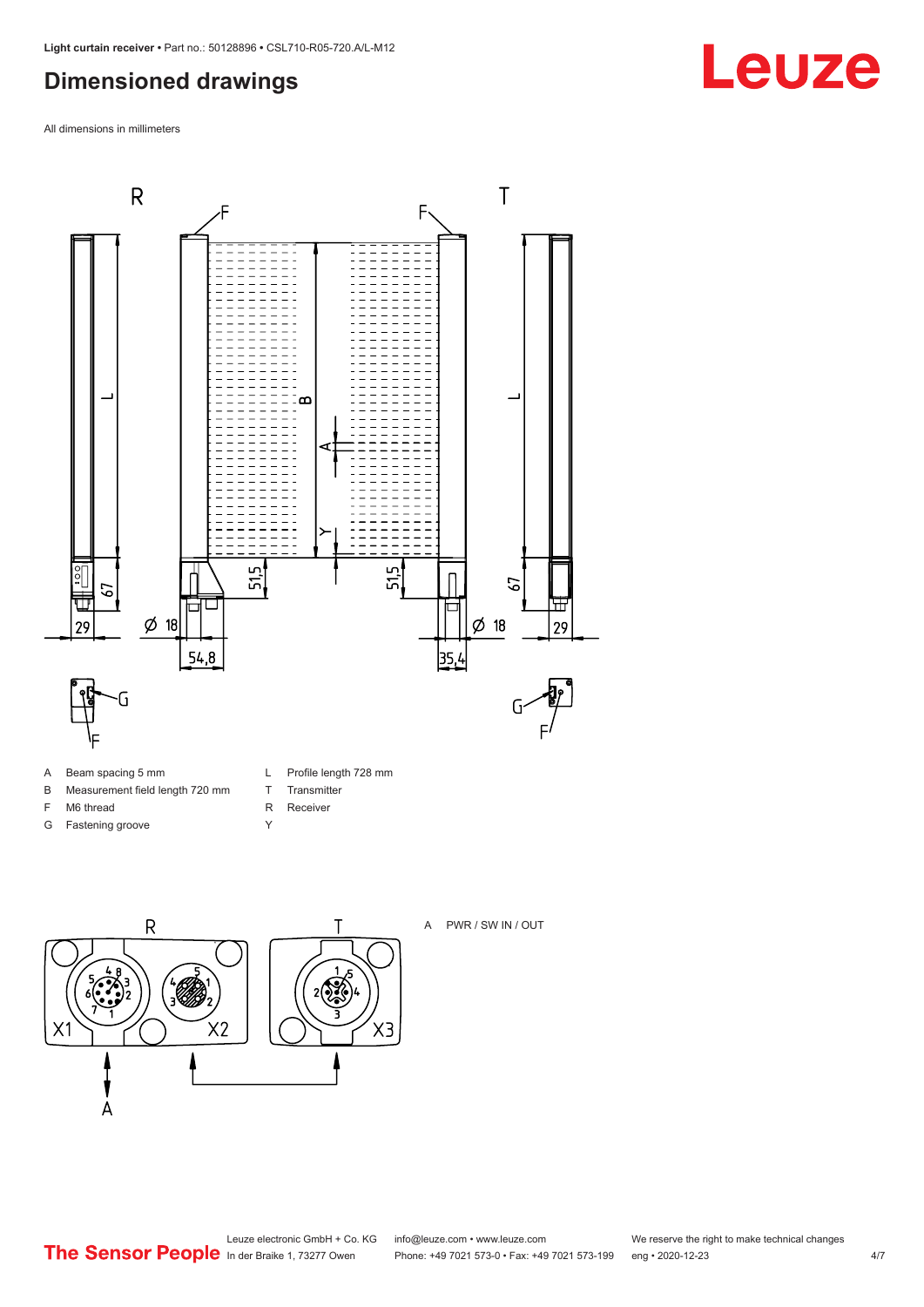### <span id="page-4-0"></span>**Electrical connection**

#### **Connection 1**

| <b>Function</b>    | Configuration interface |
|--------------------|-------------------------|
|                    | Signal IN               |
|                    | Signal OUT              |
|                    | Voltage supply          |
| Type of connection | Connector               |
| <b>Thread size</b> | M12                     |
| <b>Type</b>        | Male                    |
| <b>Material</b>    | Metal                   |
| No. of pins        | 8-pin                   |
| Encoding           | A-coded                 |

#### **Pin Pin assignment**

|                | $V +$           |
|----------------|-----------------|
| $\overline{2}$ | IO <sub>1</sub> |
| 3              | GND             |
| 4              | IO-Link         |
| 5              | IO <sub>2</sub> |
| 6              | IO3             |
|                | IO <sub>4</sub> |
| 8              | <b>GND</b>      |

#### **Connection 2**

| <b>Function</b>    | Connection to transmitter |
|--------------------|---------------------------|
| Type of connection | Connector                 |
| <b>Thread size</b> | M12                       |
| <b>Type</b>        | Female                    |
| <b>Material</b>    | Metal                     |
| No. of pins        | $5 - pin$                 |
| Encoding           | A-coded                   |

#### **Pin Pin assignment**

## **Operation and display**

| <b>LED</b>     | <b>Display</b>           | <b>Meaning</b>                         |
|----------------|--------------------------|----------------------------------------|
|                | Green, continuous light  | Operational readiness                  |
|                | Green, flashing          | Teach / error                          |
| $\overline{2}$ | Yellow, continuous light | Light path free, with function reserve |
|                | Yellow, flashing         | No function reserve                    |
|                | Off                      | Object detected                        |

3

2

4





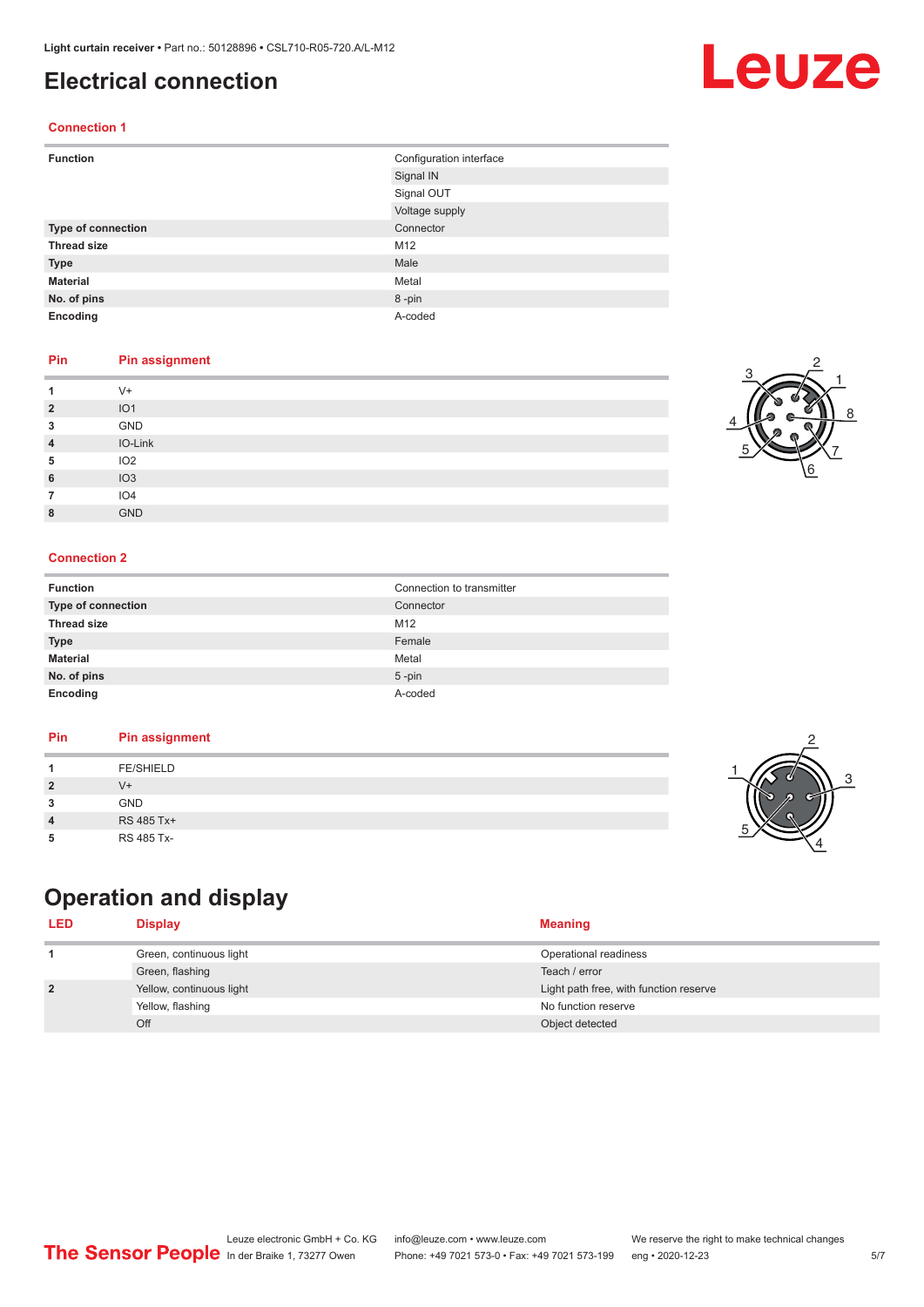### <span id="page-5-0"></span>**Suitable transmitters**

## Leuze

|  | Part no. | <b>Designation</b>       | <b>Article</b>               | <b>Description</b>                                                                                                                                                                                      |
|--|----------|--------------------------|------------------------------|---------------------------------------------------------------------------------------------------------------------------------------------------------------------------------------------------------|
|  | 50128984 | CSL710-T05-720.A-<br>M12 | Light curtain<br>transmitter | Application: Precise object detection<br>Special version: Parallel-beam scanning, Crossed-beam scanning, Diagonal-<br>beam scanning<br>Operating range: 0.1  3.5 m<br>Connection: Connector, M12, 5-pin |

### **Part number code**

Part designation: **CSL710-XYY-ZZZZ.A/B-CCC**

| <b>CSL710</b>             | <b>Operating principle</b><br>CSL: switching light curtain of the 710 series               |
|---------------------------|--------------------------------------------------------------------------------------------|
| $\boldsymbol{\mathsf{X}}$ | <b>Function classes</b><br>T: transmitter<br>R: receiver                                   |
| YY                        | <b>Beam spacing</b><br>$05:5 \, \text{mm}$<br>$10:10 \, \text{mm}$<br>20:20 mm<br>40:40 mm |
| <b>ZZZZ</b>               | Measurement field length [mm], dependent on beam spacing<br>Value, see technical data      |
| А                         | Equipment<br>A: connector outlet, axial                                                    |
| B                         | Interface<br>L: IO-Link                                                                    |
| <b>CCC</b>                | <b>Electrical connection</b><br>M12: M12 connector                                         |

| <b>Note</b>                                                                                       |
|---------------------------------------------------------------------------------------------------|
| Vector A list with all available device types can be found on the Leuze website at www.leuze.com. |

### **Notes**

| <b>Observe intended use!</b>                                                                                                                                                                                                     |
|----------------------------------------------------------------------------------------------------------------------------------------------------------------------------------------------------------------------------------|
| $\%$ This product is not a safety sensor and is not intended as personnel protection.<br>$\%$ The product may only be put into operation by competent persons.<br>$\%$ Only use the product in accordance with its intended use. |

|  | <b>For UL applications:</b>                                                                                                                                                                                                                                                                   |
|--|-----------------------------------------------------------------------------------------------------------------------------------------------------------------------------------------------------------------------------------------------------------------------------------------------|
|  | $\%$ For UL applications, use is only permitted in Class 2 circuits in accordance with the NEC (National Electric Code).<br>These proximity switches shall be used with UL Listed Cable assemblies rated 30V, 0.5A min, in the field installation, or equivalent (categories: CYJV/<br>$\phi$ |
|  | CYJV7 or PVVA/PVVA7)                                                                                                                                                                                                                                                                          |